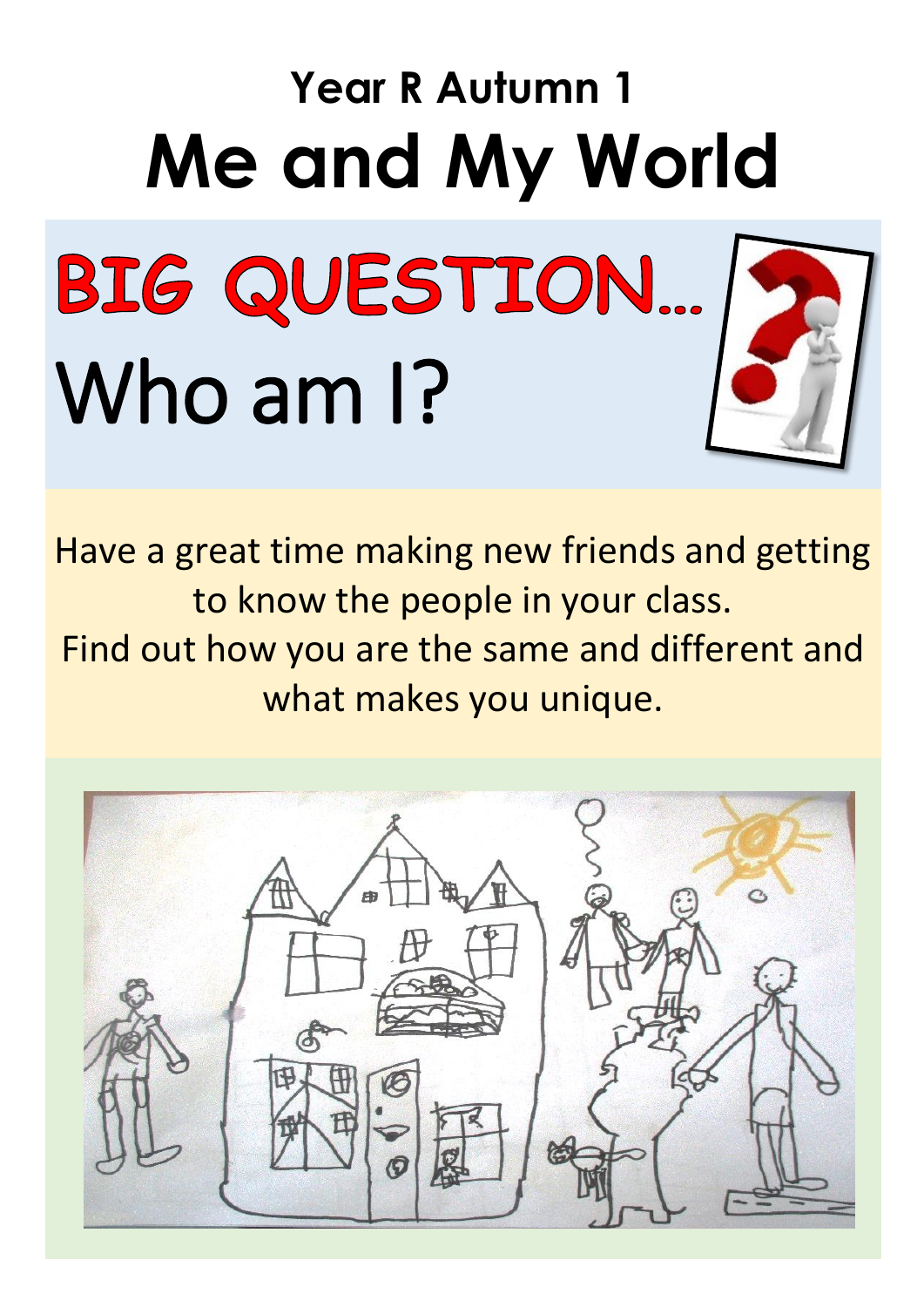| <b>Characteristics of Effective Learning-</b>                                                                    |                                                                                                                                                                                                                                                                                                                                                                                                                                                                                                                                                                                                                         |  |
|------------------------------------------------------------------------------------------------------------------|-------------------------------------------------------------------------------------------------------------------------------------------------------------------------------------------------------------------------------------------------------------------------------------------------------------------------------------------------------------------------------------------------------------------------------------------------------------------------------------------------------------------------------------------------------------------------------------------------------------------------|--|
| • Active Learning (motivation): Being involved and concentrating; enjoying achieving what they set out to do;    |                                                                                                                                                                                                                                                                                                                                                                                                                                                                                                                                                                                                                         |  |
| keeping on trying.                                                                                               |                                                                                                                                                                                                                                                                                                                                                                                                                                                                                                                                                                                                                         |  |
| • Playing and Exploring (engagement): Being willing to have a go; finding out and exploring; playing with what   |                                                                                                                                                                                                                                                                                                                                                                                                                                                                                                                                                                                                                         |  |
| they know.                                                                                                       |                                                                                                                                                                                                                                                                                                                                                                                                                                                                                                                                                                                                                         |  |
| • Creating and Thinking Critically (thinking): having their own ideas; making links; choosing ways to do things. |                                                                                                                                                                                                                                                                                                                                                                                                                                                                                                                                                                                                                         |  |
| In this topic, you can help:                                                                                     |                                                                                                                                                                                                                                                                                                                                                                                                                                                                                                                                                                                                                         |  |
| Communication                                                                                                    | <b>Listening skills</b>                                                                                                                                                                                                                                                                                                                                                                                                                                                                                                                                                                                                 |  |
| and Language<br>• Listening and                                                                                  | Model listening skills to your child when they talk to you. Get down to their level, make eye<br>contact and give them full attention while they are speaking. Then encourage them to do                                                                                                                                                                                                                                                                                                                                                                                                                                |  |
| attention                                                                                                        | the same.                                                                                                                                                                                                                                                                                                                                                                                                                                                                                                                                                                                                               |  |
| • Understanding                                                                                                  | Play listening games http://www.letters-and-sounds.com/phase-1.html                                                                                                                                                                                                                                                                                                                                                                                                                                                                                                                                                     |  |
| • Speaking                                                                                                       | Read rhyming stories with your child. Encourage them to join in as they become familiar<br>with the story. Encourage them to listen for and join in with repeated refrains. Can they<br>suggest other words that rhyme with the ones in the book?<br>Learn simple nursery rhymes and poems by heart.                                                                                                                                                                                                                                                                                                                    |  |
|                                                                                                                  | Listen to sounds of instruments and sound patterns. Can your child copy a beat you play for<br>them? Start with a simple clap and then gradually make it a little more complex, while<br>keeping it achievable.                                                                                                                                                                                                                                                                                                                                                                                                         |  |
|                                                                                                                  | Listen for changes in sounds such as louder, quieter or faster and slower.<br>Go on a listening walk in different places: at home, in the woods, on the high-street. Write<br>down the different sounds they say they can hear. Discuss what they heard in different<br>places, were all the sounds the same?<br><b>Understanding and speaking skills</b>                                                                                                                                                                                                                                                               |  |
|                                                                                                                  | Try to read a story every day to your child. Stop to talk about the pictures and discuss what<br>is happening on each page. Encourage your child to ask questions about what is happening.<br>Discuss how characters in the story might be feeling, ask why they acted as they did. Talk<br>about where the story is set. Discuss any new words and their meaning. Re-read stories<br>they already know well.                                                                                                                                                                                                           |  |
| <b>Physical</b><br><b>Development</b><br>• Moving and                                                            | Provide opportunities for your child to climb, use monkey bars and build upper-body<br>strength which is important for their writing skills. Play wheelbarrow games, do crab crawls<br>or bear crawls around the house.                                                                                                                                                                                                                                                                                                                                                                                                 |  |
| handling<br>• Health and self-<br>care                                                                           | Provide opportunities for your child to run and move around objects and change directions.<br>Regular walks home via the park and a 10-minute run around together is perfect. Practise<br>balancing skills, walking along a chalk line drawn on the floor without stepping off. Practise<br>throwing and catching with different objects such as a cloth, a ball, a balloon or a teddy<br>If you can, walk, scoot or cycle to school.<br>Provide regular opportunities for your child to make marks on paper. Encourage vertical,<br>horizontal and circular movements. Sticking paper to the underneath of a table and |  |
|                                                                                                                  | encouraging children to lie on their backs to draw is lots of fun. Provide a cave or den to<br>encourage reluctant children to have a go. Encourage your child to cut and snip with<br>scissors.<br>Talk to children about the importance of eating healthily and drinking water throughout the<br>day. Provide a sports cap water bottle for your child to have at school.<br>Teach your child to toilet independently, flush after use and wash their hands thoroughly.                                                                                                                                               |  |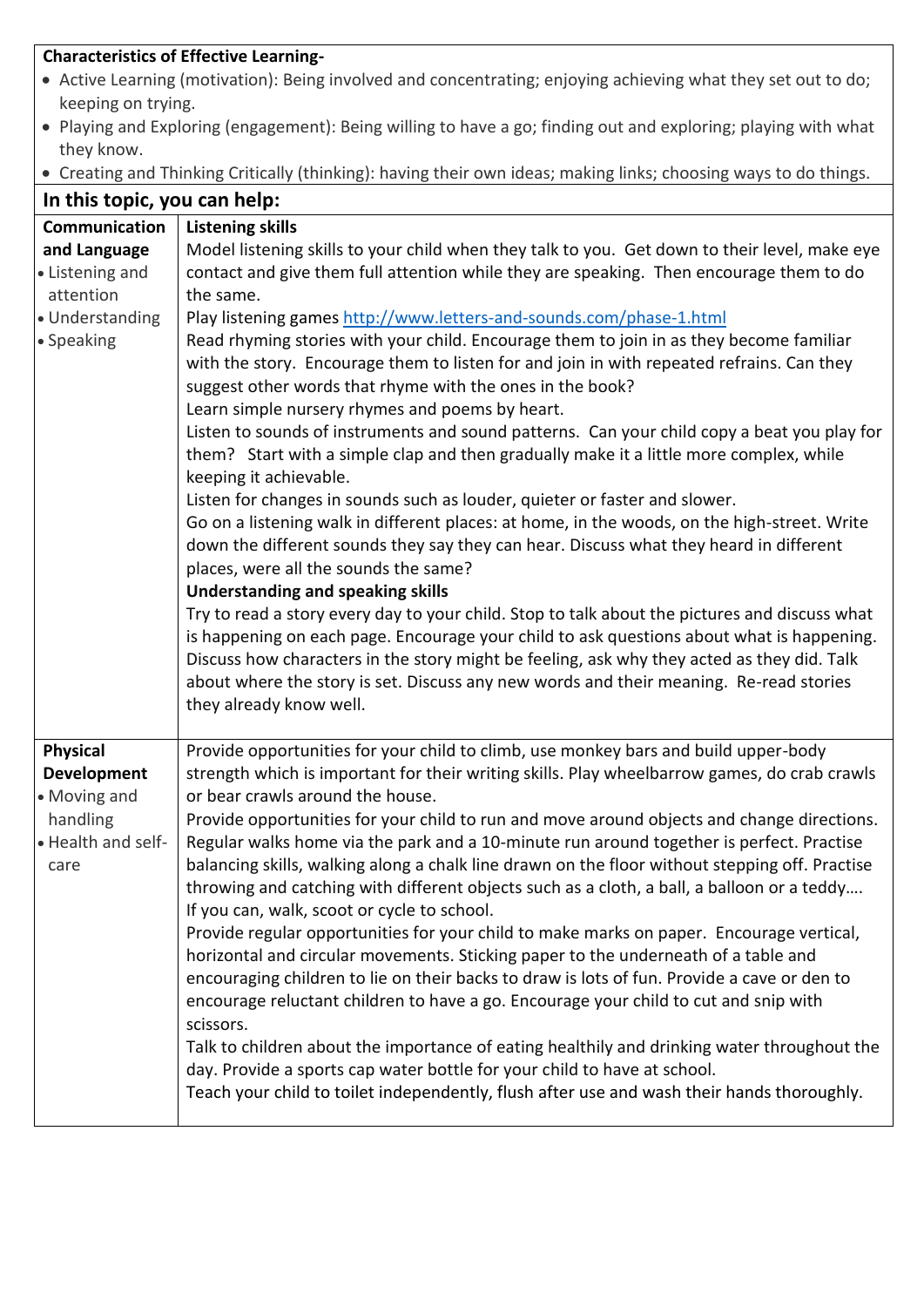| Personal, Social<br>and Emotional<br><b>Development</b><br>· Self-confidence<br>and self-<br>awareness<br>• Managing<br>feelings<br>and behaviour<br>• Making<br>relationships | Talk about the golden rules at home help your child to begin to know and follow the golden<br>rules.<br>Encourage your child to ask for help when they need it and reassure that we are all still<br>learning and finding ways to do things.<br>At home, talk about how we are the same and how we are different to each other and that<br>being different to each other is what makes us special. You could use some of the books<br>listed above to use as discussion points.<br>At home you can talk about the things we like and the things we do not like and that is<br>alright for us to feel differently. https://www.youtube.com/watch?v=E6CBGAuSvTk<br>Help your child to begin to know the names of the adults in the school and how they can<br>help them. Look at the staff photographs on our school website under the new entrants<br>heading.<br>Help your child to begin to know the names of the children in our class and form new<br>friendships. Encourage meetups in the park while the weather is good.<br>Encourage your child to keep play going by taking turns and sharing when playing games at<br>home.             |
|--------------------------------------------------------------------------------------------------------------------------------------------------------------------------------|--------------------------------------------------------------------------------------------------------------------------------------------------------------------------------------------------------------------------------------------------------------------------------------------------------------------------------------------------------------------------------------------------------------------------------------------------------------------------------------------------------------------------------------------------------------------------------------------------------------------------------------------------------------------------------------------------------------------------------------------------------------------------------------------------------------------------------------------------------------------------------------------------------------------------------------------------------------------------------------------------------------------------------------------------------------------------------------------------------------------------------------------------|
| Literacy<br>•Reading<br>·Writing                                                                                                                                               | Playing I spy games and identifying objects by their initial sounds.<br>Make a collection of objects, ask the children to point to an item beginning with the sound<br>you give them.<br>Encourage your child to handle books with care and understand how to turn the pages<br>carefully.<br>Visit or join your local library and choose new stories to share. Covid - libraries only doing<br>click & collect at the moment.<br>Ask your child to re tell their favourite stories to you in their own words.<br>Encourage your child to begin to make up stories of their own.<br>Encourage your child to make marks using large whole-body movements. You can use the<br>back of a roll of wallpaper to draw on and make marks. Lie on your tummies on the floor<br>and draw together.<br>You can practise drawing lines vertically up and down then horizontally left to right.<br>As we begin to learn some phonic sounds practise how to say them and write them each<br>week with your child.<br>Encourage your child to draw a picture and tell you the story of what is happening in it.<br>https://www.youtube.com/watch?v=VQgizwwvqNk |
| <b>Mathematics</b><br>• Numbers<br>• Shape,<br>space and me<br>asures                                                                                                          | Sing simple counting songs.<br>Count items out daily e.g. how many plates on the breakfast table, how many toys to count<br>back into the box when you tidy up, how many stairs to count up to bed, how many steps<br>down the path to the gate etc.<br>Begin to match number (i.e. the digit 4) to quantity (4 things).<br>Name simple 2d shapes and notice shapes in the environment. Point out circles, squares,<br>rectangles and triangles that you see on your walk to school (e.g. road signs, doors,<br>windows, gates).<br>Begin to know the days of the week.                                                                                                                                                                                                                                                                                                                                                                                                                                                                                                                                                                          |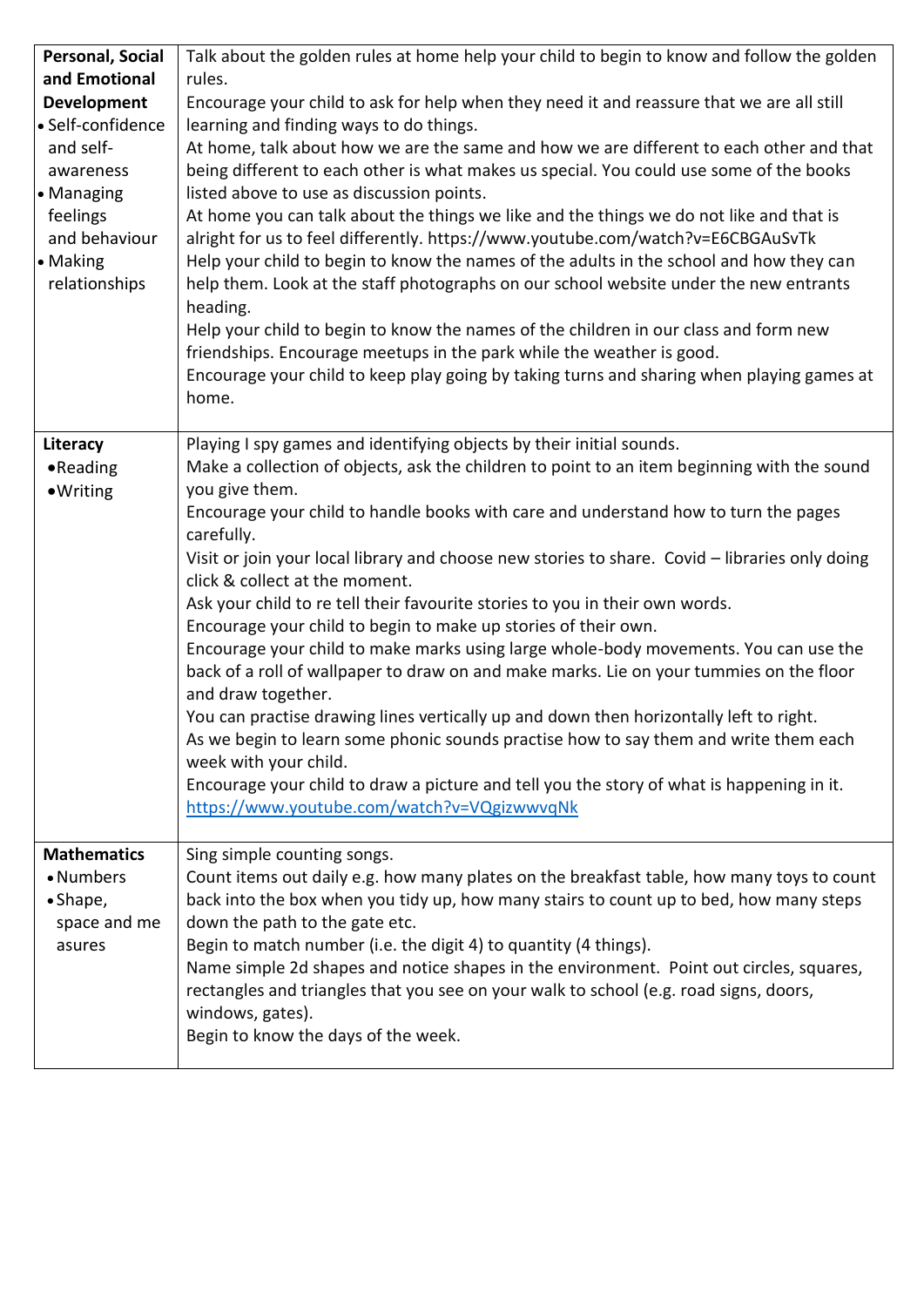| Understanding<br>the World<br>• People and<br>communities<br>• The world<br>• Technology                     | At home you can talk about some of the things that make us unique and talk about<br>similarities and differences in relation to friends and families.<br>We will talk about where we live and what sort of home we have. We can look at homes<br>around the world and how they are the same and different to our own.<br>Point out changes in the garden as the weather gets colder and name the season as<br>Autumn. Talk about harvest and think or find out about where different fruits and<br>vegetables come from in the world.<br>You can talk about birthday celebrations and the fact different families celebrate<br>differently. Not everyone has a party.<br>Use your child's Bug Club account when you get it to read simple books together. |  |
|--------------------------------------------------------------------------------------------------------------|-----------------------------------------------------------------------------------------------------------------------------------------------------------------------------------------------------------------------------------------------------------------------------------------------------------------------------------------------------------------------------------------------------------------------------------------------------------------------------------------------------------------------------------------------------------------------------------------------------------------------------------------------------------------------------------------------------------------------------------------------------------|--|
| <b>Expressive Arts</b>                                                                                       | You can explore sounds of different instruments and ways of making sounds with our                                                                                                                                                                                                                                                                                                                                                                                                                                                                                                                                                                                                                                                                        |  |
| and Design                                                                                                   | bodies: tapping, clapping and clicking. Create repeating patterns in this way e.g. .tap, tap,                                                                                                                                                                                                                                                                                                                                                                                                                                                                                                                                                                                                                                                             |  |
| • Exploring and                                                                                              | click click jump.                                                                                                                                                                                                                                                                                                                                                                                                                                                                                                                                                                                                                                                                                                                                         |  |
| using media                                                                                                  | Encourage your child to draw faces and portraits in different ways. Start by doing this side                                                                                                                                                                                                                                                                                                                                                                                                                                                                                                                                                                                                                                                              |  |
| and materials                                                                                                |                                                                                                                                                                                                                                                                                                                                                                                                                                                                                                                                                                                                                                                                                                                                                           |  |
|                                                                                                              | by side together.                                                                                                                                                                                                                                                                                                                                                                                                                                                                                                                                                                                                                                                                                                                                         |  |
| <b>Being</b>                                                                                                 | Explore mark making and creating art through the use of straight and curved lines. Look at                                                                                                                                                                                                                                                                                                                                                                                                                                                                                                                                                                                                                                                                |  |
| imaginative.                                                                                                 | paintings by Mondrian and Kandinsky                                                                                                                                                                                                                                                                                                                                                                                                                                                                                                                                                                                                                                                                                                                       |  |
|                                                                                                              |                                                                                                                                                                                                                                                                                                                                                                                                                                                                                                                                                                                                                                                                                                                                                           |  |
|                                                                                                              | Early Years teaching is different to KS1 as our emphasis is on working practically and learning through play.                                                                                                                                                                                                                                                                                                                                                                                                                                                                                                                                                                                                                                             |  |
| We take into account the children's interests often planning in the moment and adapting activities to follow |                                                                                                                                                                                                                                                                                                                                                                                                                                                                                                                                                                                                                                                                                                                                                           |  |
| their interests. All areas of the curriculum can always be found in our free flow resources and open-ended   |                                                                                                                                                                                                                                                                                                                                                                                                                                                                                                                                                                                                                                                                                                                                                           |  |
| activities.                                                                                                  |                                                                                                                                                                                                                                                                                                                                                                                                                                                                                                                                                                                                                                                                                                                                                           |  |
| Although the activities listed above have been planned at the beginning of this topic, the teaching team may |                                                                                                                                                                                                                                                                                                                                                                                                                                                                                                                                                                                                                                                                                                                                                           |  |
| tweak them in order to focus on engaging, enthusing and motivating the learners in their classes.            |                                                                                                                                                                                                                                                                                                                                                                                                                                                                                                                                                                                                                                                                                                                                                           |  |
|                                                                                                              |                                                                                                                                                                                                                                                                                                                                                                                                                                                                                                                                                                                                                                                                                                                                                           |  |
|                                                                                                              |                                                                                                                                                                                                                                                                                                                                                                                                                                                                                                                                                                                                                                                                                                                                                           |  |
|                                                                                                              |                                                                                                                                                                                                                                                                                                                                                                                                                                                                                                                                                                                                                                                                                                                                                           |  |
|                                                                                                              |                                                                                                                                                                                                                                                                                                                                                                                                                                                                                                                                                                                                                                                                                                                                                           |  |